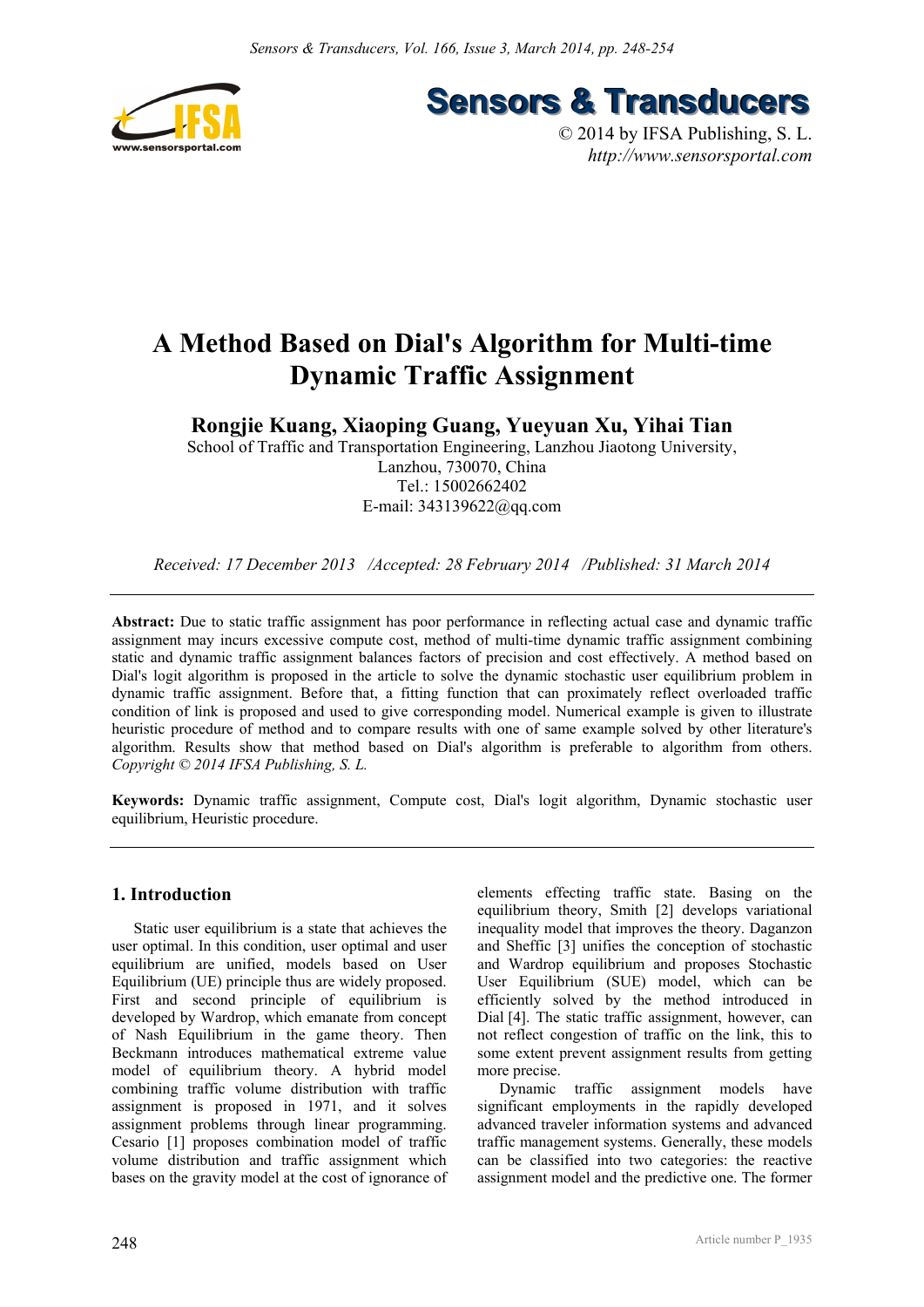assumes that each traveler will chose the shortest path to get to the destination according to current instantaneous traffic situation. If different paths have been chosen, travelers between the same Origin-Destination (OD) pair at the same time thus may arrive at destination differently. Models proposed by Wie et al. [5] and Ran et al. [6] are belong to this paradigm. The later considers the impact of future traffic situation on path choice behavior, that is, the shortest path is usually determined by the actually experienced travel time. Most of these models aim at satisfying the dynamic user-equilibrium condition, which requires actual travel time used by travelers is equal and minimal. Models belonging to the later one are used in Friesz et al. [7] and Chen and Hsueh [8].

Dynamic traffic assignment is regarded as a new approach to solve the traffic problems and it deals with congestion, dynamic models, however, are more complicated. What is more, existence and uniqueness of the solution are still not absolutely guaranteed. But investigation in Lo and Szeto [9] shows that static traffic assignment and dynamic one can even produce directly opposite results, and this illustrates the importance of adopting advantages from the dynamic traffic assignment for planning and policy evaluation. In the point of view on macro traffic policy, traffic assignment aims to predict distribution of traffic flow on the route network and to get predictive results such as utilization of link and influence from new added OD pair. The policy thus can be made to improve or remove corresponding infrastructure or to control part of flows through traffic regulations. The method in this paper is to precisely have traffic assignment with low compute cost at the extent of macro traffic policy.

To make traffic assignment results approach realistic condition, such a target has attracted an increasing number of study efforts. Basing on shortcomings from the static traffic assignment and defections of high compute cost in the dynamic traffic assignment, new models between the static traffic assignment and the dynamic one are proposed in the past few years. The introduction of new models aims to overcome defect on the static type's poor performance in reflecting actual traffic situations, which may lead to error of policy maker's decision, and on the big complexity and huge compute cost in dynamic type. Link state is defined and then it divides traffic flows into different states to have traffic assignment. Method proposed in Kong and Li [10] has traffic assignment through multipath increment loading. And it also considers the influence of the traffic flow which has been assigned in the network, using an algorithm that figures results of traffic assignment according to variation of impedance in each link. Model based on traffic assignment between static and dynamic one is proposed in Tang [11], and it is solved by Frank-Wolfe algorithm in the literature.

In this paper, a method based on Dial's logit assignment algorithm [4] is proposed in the article to

solve the dynamic stochastic user equilibrium problem in multi-time dynamic traffic assignment. The article uses the Dial's algorithm in that it is a probabilistic assignment algorithm which can reflect travelers' actual behavior better. Numerical example from [10] will be figured by method introduced in the paper and its results will be compared to results in [10], in order to show its improvement.

What is note worthy is that method of Kong uses difference between traffic volume of each period bordered upon as increment of traffic volume, which can be expressed with  $\Delta q = q_{nm} - q_{nm-1}$  [10]. If  $\Delta q \ge 0$ , then traffic flow is loaded through "all or nothing", else the longest distance path in the network will be searched and there will be a |∆q| reduction in its traffic volume. And new impedance value then is updated by Bureau of Public Roods (BPR) model [12].

In the method of Kong, all trips between a fixed Origin-Destination pair are assigned to the link of shortest length path. That approach used in the literature of Kong is so-called "all-or-nothing" (AON) assignment, which assigns all traffic flows on the shortest path. AON assignment is known to contradict actual trip behavior, and the link volumes these traffic assignment models output are to some extent inaccurate to the point of compromising the transportation planner's design decisions, due to the effects of trip volumes on travel time and the trip maker's non-deterministic choice function on route selection.

In order to satisfy the realistic traffic demand and to reflect the traffic assignment conditions in different links at different time, the model divides time into several different periods and then it does have traffic assignment according to the regulation of demand variation and average demand in each period. In the dynamic model, time dividing is usually based on the time-traffic volume curve due to division of time hinges largely on the regulation of variation of traffic volume. The variety regulation of traffic flow in different time can be shown and graphed in Fig. 1.

Stable variation of traffic volume can be regarded as a period, thus each period of time are not same all the time. In the route networks, link travel time is not always in proportion to distance, this is because traffic flow on each link plays an important role in impacting link travel time, the more it becomes large, the more link travel time becomes huge. That is, link travel time is to some extent in proportion to the traffic impedance rather than the distance. Due to the traffic demand volume is a variable, the traffic impedance can thus be treated as variable as well. So, the problem can be generalized as follows: If the impedance is quantified as length of path, with the variation of traffic volume between two given node, the shortest path is changes too. This compels us to update the impedance of link frequently so that large part of traffic flow can be assigned on the new shortest path.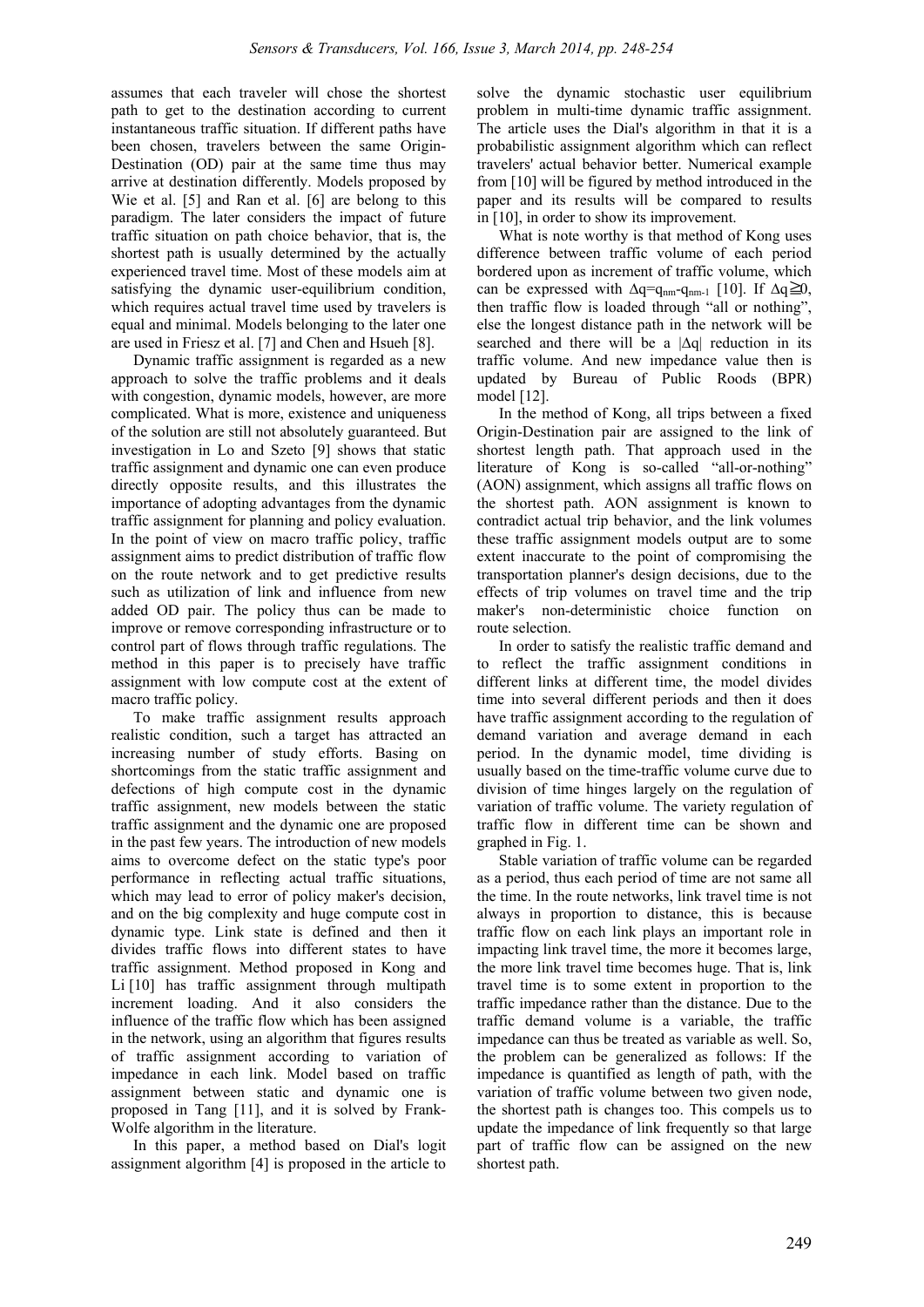

**Fig. 1.** Variety regulation of traffic flow in different time [10].

# **2. Method Based on Dial's Algorithm**

According to forgoing defection of the Kong's method, method based mainly on Dial's logit assignment algorithm is proposed to deal with such dynamic traffic assignment problem. And then we will give a comparison between Kong's result and writer's. Due to the using of BPR model in the literature of Kong, it is still used as function of impedance in the article.

#### **2.1. The Fitting Function**

In order to achieve a better performance in precision and low compute cost than before, pointqueue representation is needed to be concerned. Three kinds of functions are widely used, they are: the outflow function, the travel time function, and the mixed function. The outflow function regards outflow of link as a nondecreasing function of the number of vehicles traveling in the link. And it is used to figure cumulative flows in the link so that travel time can be obtained. Outflow function is adopted by Cary et al. [13]. The link travel time is defined from the inflows and outflows. While the travel time function reverses the procedure, that is, it calculates link travel times before outflows. Yang and Meng [14] and Huang and Lam [15] adopt this kind of function in developing their traffic flow models. In mixed function, outflows are determined by exit-flow function and travel time is determined by travel time function. The function is employed in Lam and Huang [16]. In all of these three kinds of functions, outflow is needed weather before or after the calculation of travel time. Introduction of fitting function in this article makes value of outflow dispensable.

We assume that value of assignment traffic flow in each link is equal to its outflow volume when assignment value is lower than capacity. In the condition that assignment value is equal to or larger than capacity of link, the writer gives a fitting function that can approximately describe relationships between inflow and remaining traffic flow of link, and the fitting function is expressed with:

$$
x = v - \frac{c^2}{v}, \tag{1}
$$

where  $x$  is the remaining traffic flow of link,  $v$ denotes total of link, and *c* denotes link capacity.

In the course of traffic assignment, congestion will occur when value of traffic volume surpasses the capacity of link part of volume thus could not pass through the link instantly. In this situation, due to interaction between vehicles on the link existed, value of remains traffic volume is usually larger than margin between traffic inflow and capacity of link. (1) is just about the function that figures results of remaining flow in the link approaching actual value.

Fig. 2 shows graph of (1) which reflects relationship between total flow and remaining traffic flow of link in a condition that value of capacity is given 720.



**Fig. 2.** Image of function between remaining flow of link and total flow of link (the range from 720 to 1800).

### **2.2. The Model**

In order to give expression of conservation of dynamic flow and to give mathematical description for BPR model, here we state our main assumptions:

1) All vehicles passes through the link clearly before the next period in a condition that traffic flow in each link is lower than its capacity.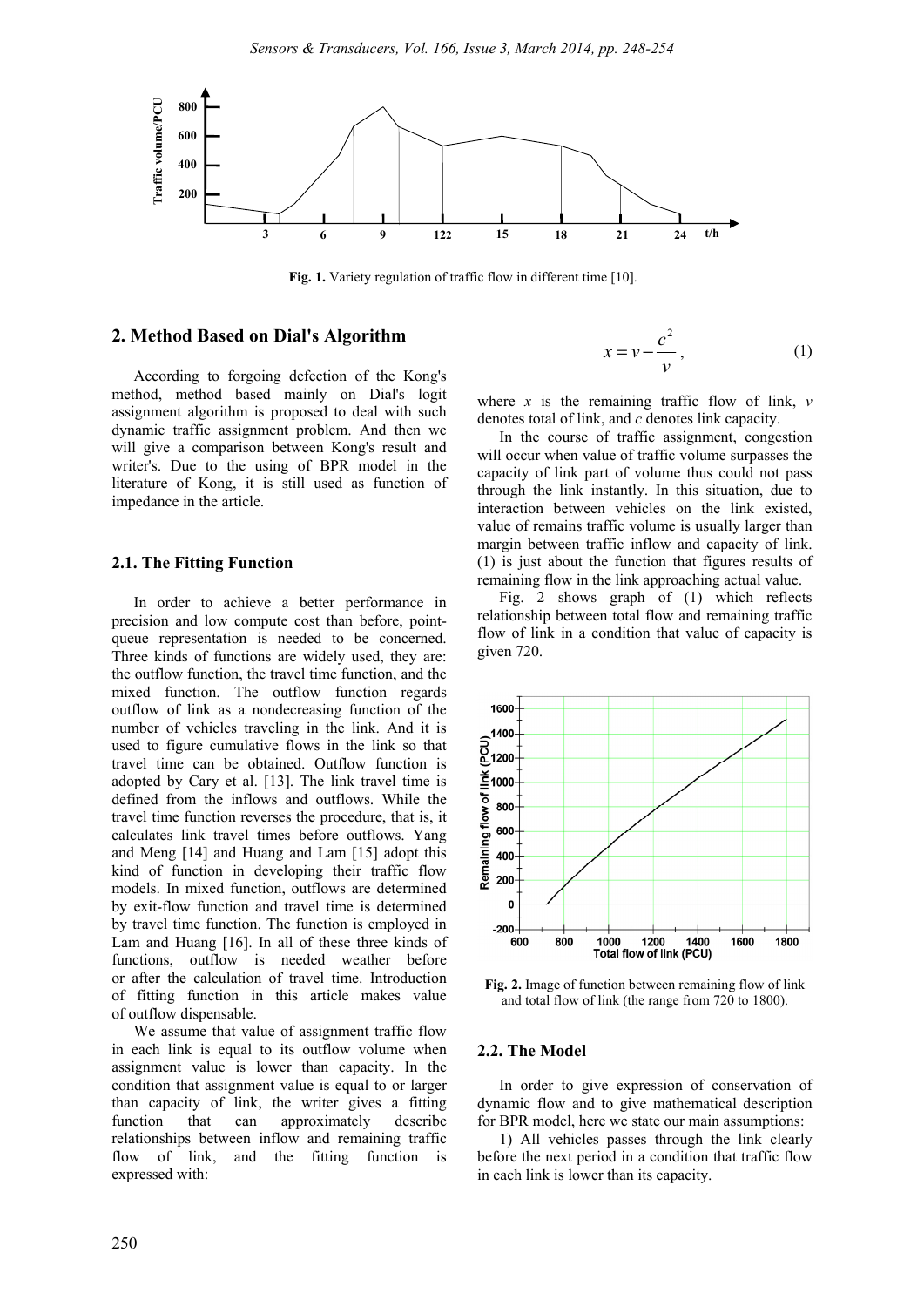2) No overtaking and drawback will occur in each link.

Because there is no formulation of outflow for BPR, and with introduction of fitting function, expression of conservation of dynamic flow mentioned before can thus be substituted with:

$$
S_a(i) = r_a^{i-1}(S_a(i-1)) + x_a^i(S_a(i-1)),
$$
 (2)

where  $S_a(i)$  denotes total flow of link in current period;  $r_a^{i-1}(S_a(i-1))$  denotes remaining flow in the former period, which is calculated with  $S_a(i)$  in former period;  $x_a^i(S_a(i-1))$  is traffic assignment volume of link figured according to impedance determined by  $S_a(i-1)$  (i.e. input flow of link a at period *ti*).

Basing on Logit SUE model [17], the dynamic model of BPR model thus can be depicted as follows:

$$
\min f(h_i, x_i) = \frac{1}{\theta} \sum_{k \in K} h_k(t_i) \ln h_k(t_i) + \sum_{a \in A} \int_{S_a(t_{i+1})}^{S_a(t_i)} t_a(w) dw \tag{3}
$$

$$
\begin{cases}\n x_a(t_i) = \sum_{k \in K} h_k(t_i) \delta_a^k \\
S_a(i) = r_a^{i-1} (S_a(i-1)) + x_a^i (S_a(i-1)) \\
\sum_{k \in K} h_k(t_i) = q(t_i) \\
r_a^i = S_a(i) - \frac{c^2}{S_a(i)}\n\end{cases}
$$
\n(4)

where  $A(k)$  is the set of all links originated from node  $k$ ,  $B(k)$  is the set of all links terminated at node  $k$ ,  $q_{rs}(t_i)$  is the flow originated from node *r* and terminated at node *s* at period  $t_i$ ,  $t_a(q)$  is the time needed for flow *q* to pass through link *a*,  $x_a$ <sup>*i*</sup> is the input flow of link *a* at period  $t_i$ ,  $S_a(t_i)$  is the total flow of link at period  $t_i$ , *c* is the capacity of link,  $h_k(t_i)$  is the flux of path *k* at period  $t_i$ ,  $q(t_i)$  is the traffic demand in the network at period  $t_i$ ,  $\delta_a^k$  is the weather link *a* on the path *k*,  $\delta_a^k = \begin{cases} 1 & \text{yes} \\ 0 & \text{else} \end{cases}$ *k a*  $\delta_a^k = \begin{cases} \frac{1}{a} & \text{yes} \\ 0 & \text{else} \end{cases}$  and  $r_a^i$  is the remaining flow in the link.

#### **2.3. The Algorithm**

According to the Dial's theory, it stochastically diverts trips to alternate paths, but trips are not explicitly assigned to routs. Instead, they are probabilistically diverted at each node encountered to the competing links entering the node. In multistep dynamic traffic assignment, due to time has been divided into several periods, traffic demand is divided into several groups correspondingly as well. The method introduced in the article uses Dial's algorithm to solve traffic assignment in each step and updates traffic impedance to prepare for the assignment in the next step. We need to know the initial impedance in order to get the first step assignment result. Then the remaining flow can be

calculated according to fitting function mentioned before so that iterative procedures could carry on.

Method based on Dial's algorithm in solving dynamic traffic assignment problem can be illustrated as procedures as follows:

**Step 0 (Initialization):** Divide time into several periods according to stability of variation of traffic volume and then get the traffic demand q(ti) in each period. The initial impedance of network is given.

**Step 1:** Use Dial's algorithm to get the result of assignment in period ti according to traffic demand and impedance in Step 0 and calculate remaining traffic flow and total flow of each link at period ti.

**Step 2:** According to the preceding step, the traffic impedance can be figured through BPR model, and the use Dial's algorithm to assign traffic volume. If link in the network is defined as efficiency link, then mark it with ∆. And if all periods' assignment have been finished, the dynamic traffic assignment is complete, else turn to Step 3.

**Step 3:** Take the result of assignment into equation (2) and take its figuration result into fitting function (1) to calculate total flow of link, turn to Step 2.

# **3. Numerical Example**

# **3.1. Example and its Results Solved by Kong's Method**

Network, as Fig. 3 shows, gives values of traveling time and capacity in each link.



**Fig. 3.** Network and traveling time [10].

Table 1 gives traffic flow at different time. All travelers in each period, according to traffic condition before, will select traveling path the content with from origin node 1 to destination 9. All values of capacity are given 720, and traffic volume to be assigned into network I has been divided into 10 groups. Results of traffic flow and transportation impedance in each link at different time figured by Kong's method is shown as Table 2-3.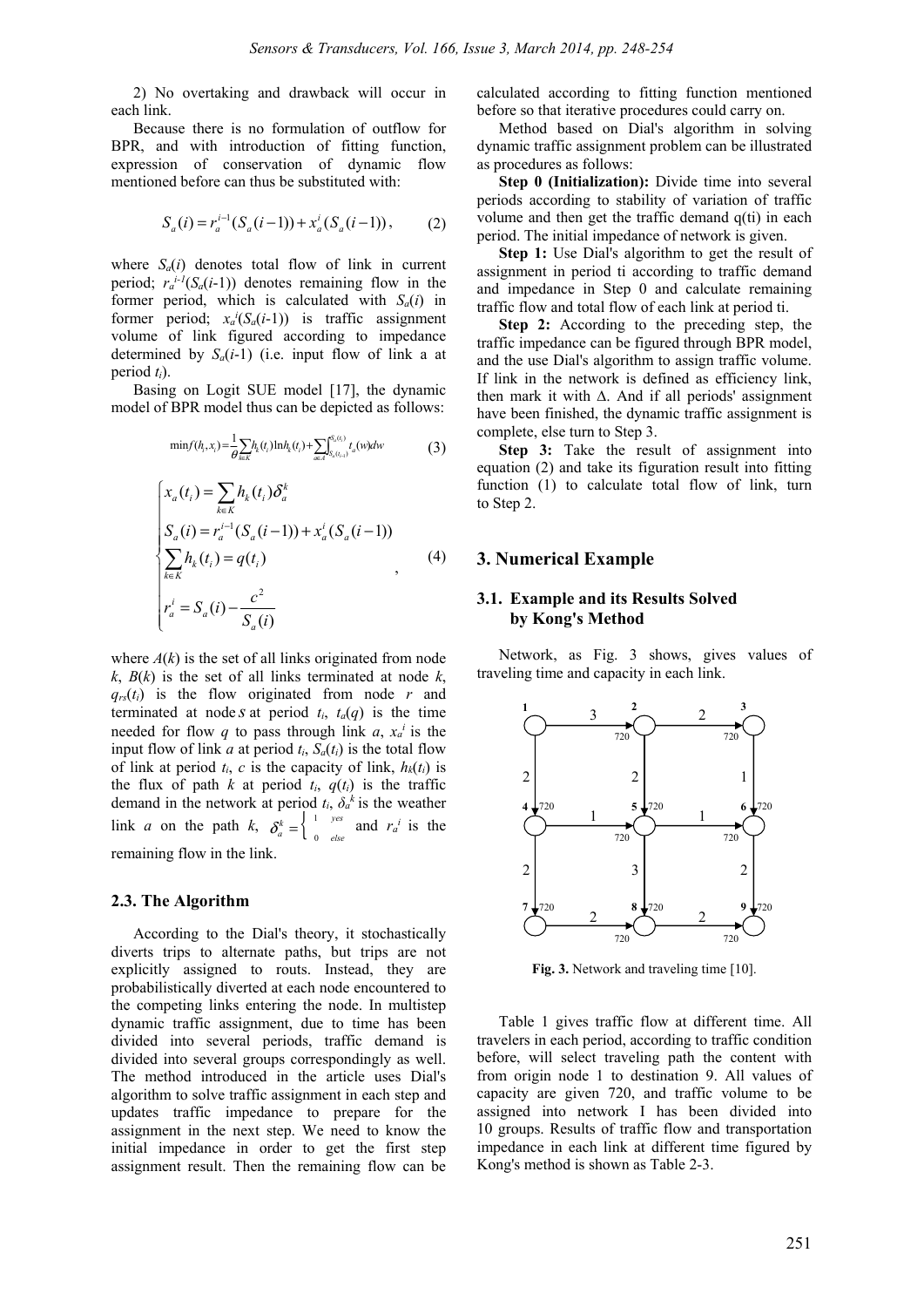| Period i | Traffic volume (PCU) | Period i | <b>Traffic volume (PCU)</b> |
|----------|----------------------|----------|-----------------------------|
|          | 700                  |          | 1150                        |
|          | 500                  |          | 1250                        |
|          | 1050                 |          | 1350                        |
|          | 1250                 |          | 1000                        |
|          | 1500                 |          |                             |

**Table 1.** The traffic flow of different time [100].

**Table 2.** Kong's results of traffic flow and transportation impedance in each link at different time (Part 1) [10].

| Period                                                                 |     | $1 - 2$  | $1 - 4$                  |          |     | $2 - 3$  |     | $2 - 5$  |                          | $3-6$    |         | 4-5      |  |
|------------------------------------------------------------------------|-----|----------|--------------------------|----------|-----|----------|-----|----------|--------------------------|----------|---------|----------|--|
|                                                                        |     | F        |                          | F        |     | F        |     | F        |                          | F        |         | F        |  |
| $\theta$                                                               | 3.0 | $\Omega$ | 2.0                      | $\theta$ | 2.0 | $\theta$ | 2.0 | $\theta$ | 1.0                      | $\theta$ | 1.0     | $\Omega$ |  |
|                                                                        | 3.0 | $\theta$ | 2.4                      | 750      | 2.0 | $\theta$ | 2.0 | $\theta$ | 1.0                      | $\theta$ | 1.2     | 750      |  |
| $\overline{2}$                                                         | 3.0 | $\theta$ | 2.1                      | 500      | 2.0 | $\theta$ | 2.0 | $\theta$ | 1.0                      | $\theta$ | 1.0     | 500      |  |
| 3                                                                      | 3.0 | $\Omega$ | 3.4                      | 1050     | 2.0 | $\theta$ | 2.0 | $\theta$ | 1.0                      | $\theta$ | 1.7     | 1050     |  |
| 4                                                                      | 3.0 | 200      | 3.4                      | 1050     | 2.0 | $\theta$ | 2.0 | 200      | 1.0                      | $\theta$ | 1.7     | 1050     |  |
| 5                                                                      | 3.1 | 450      | 3.4                      | 1050     | 2.0 | $\theta$ | 2.0 | 450      | 1.0                      | $\theta$ | 1.7     | 1050     |  |
| 6                                                                      | 3.0 | 100      | 3.4                      | 1050     | 2.0 | $\Omega$ | 2.0 | 100      | 1.0                      | $\theta$ | 1.7     | 1050     |  |
| 7                                                                      | 3.0 | 200      | 3.4                      | 1050     | 2.0 | 100      | 2.0 | 100      | 1.0                      | 100      | 1.7     | 1050     |  |
| 8                                                                      | 3.0 | 300      | 3.4                      | 1050     | 2.0 | 200      | 2.0 | 100      | 1.0                      | 200      | 1.7     | 1050     |  |
| 9                                                                      | 3.0 | 300      | 2.3                      | 700      | 2.0 | 200      | 2.0 | 100      | 1.0                      | 200      | $1.1\,$ | 700      |  |
| 10                                                                     | 3.0 | 50       | 2.3                      | 700      | 2.0 | 50       | 2.0 | $\theta$ | 1.0                      | 50       | $1.1\,$ | 700      |  |
|                                                                        | ٠   | 160      | $\overline{\phantom{a}}$ | 895      | -   | 55       | -   | 105      | $\overline{\phantom{0}}$ | 55       | -       | 895      |  |
| Note: I denotes traffic impedance, F denotes traffic flow in the link. |     |          |                          |          |     |          |     |          |                          |          |         |          |  |

**Table 3.** Kong's Results of Traffic Flow and Transportation Impedance in each Link at Different Time (Part 2) [10].

| Period                                                                 | $4 - 7$ |          | $5 - 8$                  |          | $5 - 6$ |          | $6-9$ |          | $7 - 8$ |          | $8-9$ |          |
|------------------------------------------------------------------------|---------|----------|--------------------------|----------|---------|----------|-------|----------|---------|----------|-------|----------|
|                                                                        |         | F        |                          | F        |         | F        |       | F        |         | F        |       | F        |
| $\overline{0}$                                                         | 2.0     | $\theta$ | 2.0                      | $\theta$ | 1.0     | $\theta$ | 2.0   | $\theta$ | 2.0     | $\theta$ | 2.0   | $\theta$ |
|                                                                        | 2.0     | $\theta$ | 2.0                      | $\Omega$ | 1.2     | 750      | 2.4   | 750      | 2.0     | $\Omega$ | 2.0   | $\Omega$ |
| 2                                                                      | 2.0     | $\theta$ | 2.0                      | $\theta$ | 1.0     | 500      | 2.1   | 500      | 2.0     | $\theta$ | 2.0   | $\theta$ |
| 3                                                                      | 2.0     | $\theta$ | 2.0                      | $\theta$ | 1.7     | 1050     | 3.4   | 1050     | 2.0     | $\theta$ | 2.0   | $\Omega$ |
| 4                                                                      | 2.0     | $\theta$ | 2.0                      | 200      | 1.7     | 1050     | 3.4   | 1050     | 2.0     | $\theta$ | 2.0   | 200      |
| 5                                                                      | 2.0     | $\theta$ | 2.0                      | 450      | 1.7     | 1050     | 3.4   | 1050     | 2.0     | $\Omega$ | 2.0   | 450      |
| 6                                                                      | 2.0     | $\theta$ | 2.0                      | 450      | 1.1     | 700      | 2.3   | 700      | 2.0     | $\theta$ | 2.0   | 450      |
| 7                                                                      | 2.0     | $\theta$ | 2.0                      | 450      | 1.1     | 700      | 2.5   | 800      | 2.0     | $\theta$ | 2.0   | 450      |
| 8                                                                      | 2.0     | $\theta$ | 2.0                      | 450      | 1.1     | 700      | 2.7   | 900      | 2.0     | $\theta$ | 2.0   | 450      |
| 9                                                                      | 2.0     | $\theta$ | 2.0                      | 100      | 1.1     | 700      | 2.7   | 900      | 2.0     | $\theta$ | 2.0   | 100      |
| 10                                                                     | 2.0     | $\theta$ | 2.0                      | $\theta$ | 1.1     | 750      | 2.4   | 750      | 2.0     | $\theta$ | 2.0   | $\theta$ |
|                                                                        |         | $\theta$ | $\overline{\phantom{0}}$ | 210      | -       | 795      |       | 845      | -       | $\theta$ | -     | 210      |
| Note: I denotes traffic impedance, F denotes traffic flow in the link. |         |          |                          |          |         |          |       |          |         |          |       |          |

## **3.2. Optimization Strategy**

Here, heuristic procedure based on Dial's algorithm will be used to solve example in literature of Kong. Before that, some of variables in heuristic procedure is needed to be illustrated. Illustrations of variable can be shown in Fig. 4.



**Fig. 4.** Network and traveling time.

 $t_a$  denotes the time needed to pass through link a, hence it can be used as impedance of link; H denotes capacity of link; M and N denote the shortest distance from origin node respectively in forward pass and backward pass; A、B and C denote link weight, probability of selection and assignment volume respectively; R denotes remaining flow of link during the former period; K denotes remaining flow of link during current period; and T denotes total flow in the link during current. In the act of calculation at each stage, variable K plays an important role, which is used to figure T of current stage and next stage. The impedance of link bases on total flow of link. If link is defined as efficient link then mark it with ∆ to avoid mistakes during the assignment. Let parameter θ in Dial's algorithm equal to 1, and the results of traffic flow and impedance in each link at different time by method based on Dial's method is shown in Table 4 and Table 5.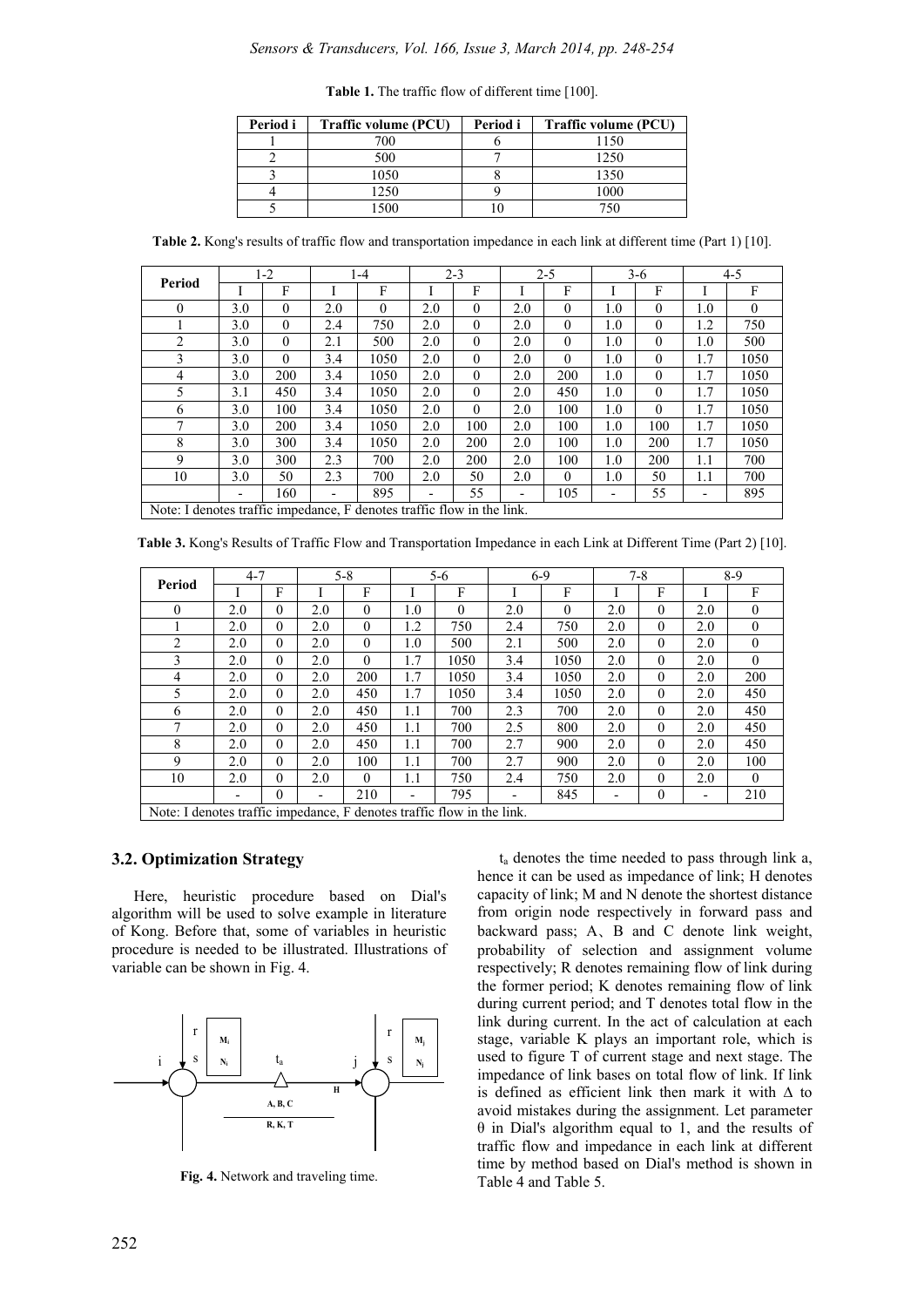| Table 4. Results of method based on Dial's algorithm in traffic flow and transportation impedance in each link |  |
|----------------------------------------------------------------------------------------------------------------|--|
| at different time (Part 1).                                                                                    |  |

|          | $1-2$                    |          | $1 - 4$                                                                |          | $2 - 3$                  |          | $2 - 5$ |          | $3-6$ |          | $4 - 5$ |              |
|----------|--------------------------|----------|------------------------------------------------------------------------|----------|--------------------------|----------|---------|----------|-------|----------|---------|--------------|
| Period   |                          | F        |                                                                        | F        |                          | F        |         | F        |       | F        |         | F            |
| $\theta$ | 3.0                      | $\theta$ | 2.0                                                                    | $\theta$ | 2.0                      | $\theta$ | 2.0     | $\theta$ | 1.0   | 0        | 1.0     | $\mathbf{0}$ |
|          | 3.0                      | $\theta$ | 2.0                                                                    | 750      | 2.0                      | $\theta$ | 2.0     | $\theta$ | 1.0   | $\theta$ | 1.0     | 750          |
| 2        | 3.0                      | 85       | 2.0                                                                    | 415      | 2.0                      | $\theta$ | 2.0     | 85       | 1.0   | 0        | 1.18    | 366          |
| 3        | 3.0                      | 126      | 2.0                                                                    | 924      | 2.0                      | $\Omega$ | 2.0     | 126      | 1.0   | $\Omega$ | 1.02    | 836          |
| 4        | 3.0                      | 466      | 2.0                                                                    | 784      | 2.0                      | 198      | 2.0     | 268      | 1.0   | 198      | 1.27    | 670          |
| 5        | 3.08                     | 935      | 2.0                                                                    | 935      | 2.0                      | 377      | 2.01    | 558      | 1.0   | 377      | 1.34    | 470          |
| 6        | 4.28                     | 448      | 4.8                                                                    | 702      | 2.02                     | 121      | 2.11    | 327      | 1.01  | 121      | 1.2     | 480          |
|          | 3.79                     | 1250     | 2.0                                                                    | $\Omega$ | 2.0                      | 591      | 2.01    | 659      | 1.0   | 591      | 1.06    | $\theta$     |
| 8        | 10.42                    | $\theta$ | 2.14                                                                   | 1350     | 2.14                     | $\theta$ | 2.21    | $\theta$ | 1.07  | $\theta$ | 1.0     | 985          |
| 9        | 5.39                     | 1000     | 25.1                                                                   | $\theta$ | 2.0                      | 500      | 2.0     | 500      | 1.0   | 500      | 1.53    | $\theta$     |
| 10       | 14.48                    | 435      | 16.18                                                                  | 315      | 2.07                     | $\theta$ | 2.07    | 435      | 1.04  | 0        | 1.02    | 277          |
|          | $\overline{\phantom{0}}$ | 474      |                                                                        | 580      | $\overline{\phantom{0}}$ | 178      | -       | 295      | ٠     | 178      | ٠       | 478          |
|          |                          |          | Note: I denotes traffic impedance, F denotes traffic flow in the link. |          |                          |          |         |          |       |          |         |              |

**Table 5.** Results of method based on Dial's algorithm in traffic flow and transportation impedance in each link at different time (Part 2).

| Period                                                                 | $4 - 7$ |          | $5 - 8$ |          |      | 5-6      |      | $6-9$    |      | $7 - 8$  |      | $8-9$    |  |
|------------------------------------------------------------------------|---------|----------|---------|----------|------|----------|------|----------|------|----------|------|----------|--|
|                                                                        |         | F        |         | F        |      | F        |      | F        |      | F        |      | F        |  |
| $\Omega$                                                               | 2.0     | $\theta$ | 2.0     | $\theta$ | 1.0  | $\theta$ | 2.0  | $\theta$ | 2.0  | $\theta$ | 2.0  | $\theta$ |  |
|                                                                        | 2.0     | $\Omega$ | 2.0     | 203      | 1.2  | 547      | 2.0  | 547      | 2.0  | $\theta$ | 2.0  | 203      |  |
| 2                                                                      | 2.0     | 49       | 2.0     | 136      | 1.05 | 315      | 2.1  | 315      | 2.0  | 49       | 2.0  | 185      |  |
| 3                                                                      | 2.0     | 88       | 2.0     | 265      | 1.01 | 697      | 2.01 | 697      | 2.0  | 88       | 2.0  | 353      |  |
| 4                                                                      | 2.0     | 114      | 2.01    | 324      | 1.13 | 614      | 2.26 | 812      | 2.0  | 114      | 2.02 | 438      |  |
| 5.                                                                     | 2.0     | 95       | 2.01    | 397      | 1.08 | 631      | 2.49 | 1008     | 2.0  | 95       | 2.04 | 492      |  |
| 6                                                                      | 2.0     | 222      | 2.03    | 807      | 1.09 | $\theta$ | 4.17 | 121      | 2.0  | 222      | 2.07 | 1029     |  |
| $\mathbf{7}$                                                           | 2.0     | $\theta$ | 2.47    | 72       | 1.0  | 587      | 2.62 | 1178     | 2.0  | $\theta$ | 3.25 | 72       |  |
| 8                                                                      | 2.0     | 365      | 2.0     | 985      | 1.07 | $\Omega$ | 6.8  | $\theta$ | 2.0  | 365      | 2.14 | 1350     |  |
| 9                                                                      | 2.02    | $\theta$ | 3.05    | $\theta$ | 1.0  | 500      | 3.52 | 1000     | 2.02 | $\theta$ | 5.71 | $\theta$ |  |
| 10                                                                     | 2.0     | 88       | 2.04    | 662      | 1.04 | $\theta$ | 9.33 | $\theta$ | 2.0  | 88       | 2.97 | 750      |  |
|                                                                        | ٠       | 102      |         | 385      |      | 389      |      | 567      | ٠    | 102      |      | 487      |  |
| Note: I denotes traffic impedance, F denotes traffic flow in the link. |         |          |         |          |      |          |      |          |      |          |      |          |  |

# **3.3. Results**

In comparison with Table 2 and Table 3, the advance of utility of link can be found in Table 4 and Table 5, which reflects traveler's behavior efficiency. That is, not all travelers selecting the shortest path in the realistic condition. Besides, results of Table 4 and Table 5 also take congestion effect into consideration. This makes method results close to actual case. In Table 4 and Table 5, every traffic flow of link 1-2, 1-4, 4-5, 6-9 and 8-9 are larger than other links', which means links with higher traffic flow may be overloaded and those links will thus be defined as "critical links". Critical links can be compared to bottleneck of network, and through capacity of network hinges largely on critical links. Hence it is of overriding significance to improve capacity of critical links.

## **4. Conclusion**

Method based on Dial's algorithm has superiority, comparing with Kong's method, in approaching the actual case. Such a difference between two methods stems from shortcomings of AON assignment that is used in Kong's method.

The first is instability, different out puts may be derived significantly by insignificant change in input. As a result, it will be difficult to predict the precise estimates of link times, that is, the instability seriously hinders utility of model. The second season is that the AON assignment to some extent can not reflect actual behavior precisely. Although method introduced in Kong ameliorates AON assignment creatively by overcoming its defect of no capacity restraint, it is still unable to allow for realistic random variation of route selection among individual trip makers. While defection of capacity restraint in Dial's algorithm is not reflected due to its usage in the dynamic paradigm. The third one, due to all trips are assumed to use the shortest path according to AON assignment, total vehicle hours are biased. Thus planner may always overestimate the value of his design because AON measure is often used as a macro-evaluator for planner.

Differing from method of single static traffic assignment which loads traffic flow into network just for once, the article uses technique like "increment load" to divide time into several periods according to